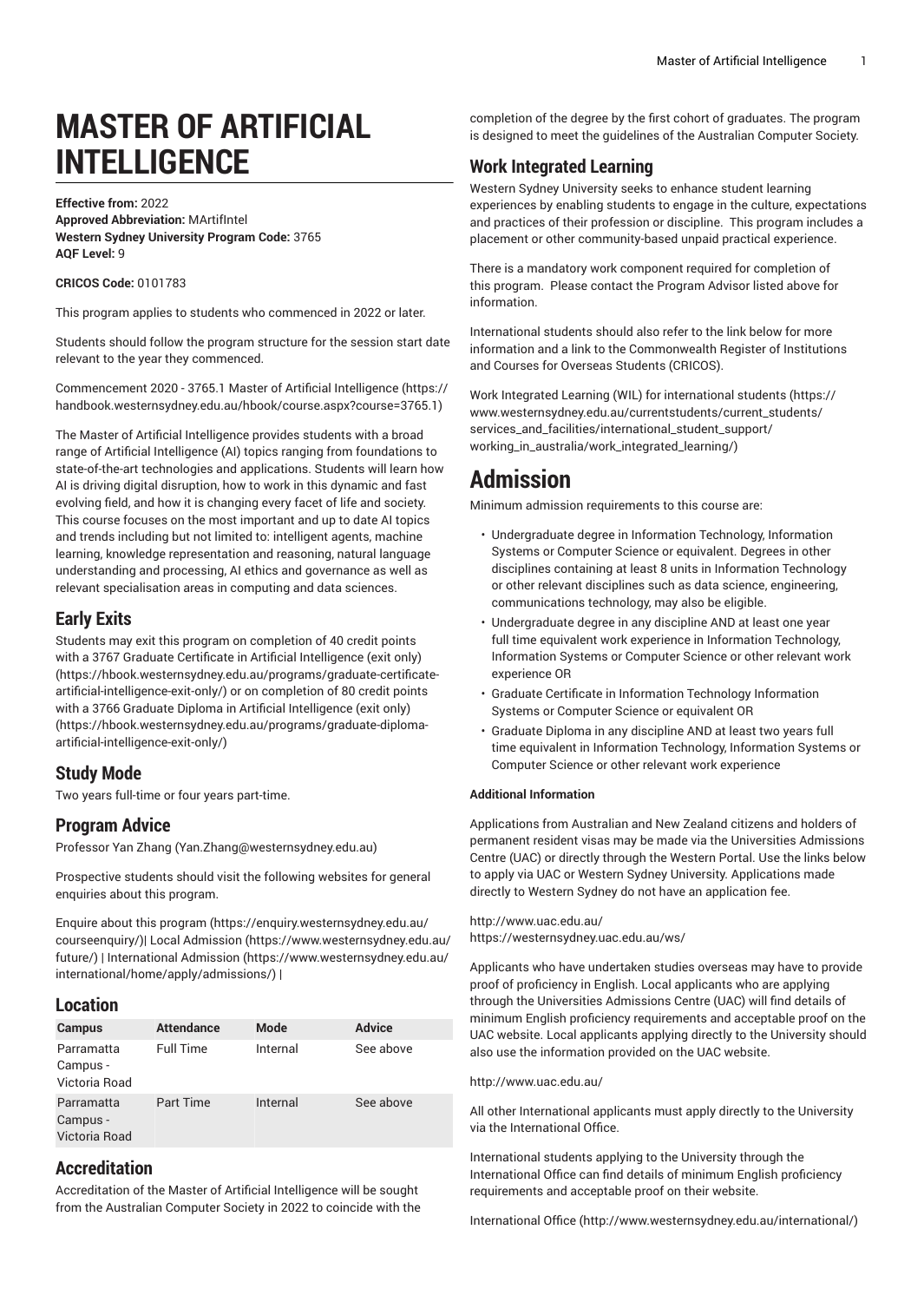Overseas qualifications must be deemed by the Australian Education International - National Office of Overseas Skills Recognition (AEI-NOOSR) to be equivalent to Australian qualifications in order to be considered by UAC and Western Sydney University.

# **Program Structure**

Students must complete twelve 10 credit point core subjects (total of 120 credit points).

| <b>Subject</b>   | Title                                            | <b>Credit</b><br><b>Points</b> |
|------------------|--------------------------------------------------|--------------------------------|
| <b>INFO 7002</b> | Advanced Topics in Artificial Intelligence       | 10                             |
| <b>INFO 7015</b> | <b>Applied Cybersecurity</b>                     | 10                             |
| <b>COMP 7019</b> | Applied Machine Learning                         | 10                             |
| <b>COMP 7020</b> | Artificial Intelligence Ethics and Organisations | 10                             |
| COMP 7003        | Big Data                                         | 10                             |
| <b>COMP 7007</b> | <b>Information Security Management</b>           | 10                             |
| COMP 7021        | Knowledge Representation and Reasoning           | 10                             |
| <b>COMP 7022</b> | Natural Language Understanding                   | 10                             |
| COMP 7013        | Network Technologies                             | 10                             |
| <b>INFO 7016</b> | Postgraduate Project A                           | 10                             |
| <b>INFO 7017</b> | Postgraduate Project B                           | 10                             |
| <b>COMP 7016</b> | Visualisation                                    | 10                             |

#### **Additional Requirement**

| <b>Subject</b>   | Title                | <b>Credit</b><br><b>Points</b> |
|------------------|----------------------|--------------------------------|
| <b>INFO 7004</b> | <b>ICT Practicum</b> |                                |

Students must also choose between a program-specific testamur major, or complete 40 credit points of subjects selected from any major for a generic award (total 40 credit points).

[Cybersecurity,](https://hbook.westernsydney.edu.au/majors-minors/cybersecurity-pg-testamur-major/) Testamur Major ([https://hbook.westernsydney.edu.au/](https://hbook.westernsydney.edu.au/majors-minors/cybersecurity-pg-testamur-major/) [majors-minors/cybersecurity-pg-testamur-major/](https://hbook.westernsydney.edu.au/majors-minors/cybersecurity-pg-testamur-major/))

Data [Analytics,](https://hbook.westernsydney.edu.au/majors-minors/data-analytics-pg-testamur-major/) Testamur Major [\(https://hbook.westernsydney.edu.au/](https://hbook.westernsydney.edu.au/majors-minors/data-analytics-pg-testamur-major/) [majors-minors/data-analytics-pg-testamur-major/](https://hbook.westernsydney.edu.au/majors-minors/data-analytics-pg-testamur-major/))

Digital Futures, [Testamur](https://hbook.westernsydney.edu.au/majors-minors/digital-futures-pg-testamur-major/) Major ([https://hbook.westernsydney.edu.au/](https://hbook.westernsydney.edu.au/majors-minors/digital-futures-pg-testamur-major/) [majors-minors/digital-futures-pg-testamur-major/\)](https://hbook.westernsydney.edu.au/majors-minors/digital-futures-pg-testamur-major/)

[Networking,](https://hbook.westernsydney.edu.au/majors-minors/networking-pg-testamur-major/) Testamur Major [\(https://hbook.westernsydney.edu.au/](https://hbook.westernsydney.edu.au/majors-minors/networking-pg-testamur-major/) [majors-minors/networking-pg-testamur-major/\)](https://hbook.westernsydney.edu.au/majors-minors/networking-pg-testamur-major/)

Web and Mobile [Computing,](https://hbook.westernsydney.edu.au/majors-minors/web-mobile-computing-pg-testamur-major/) Testamur Major [\(https://](https://hbook.westernsydney.edu.au/majors-minors/web-mobile-computing-pg-testamur-major/)

[hbook.westernsydney.edu.au/majors-minors/web-mobile-computing](https://hbook.westernsydney.edu.au/majors-minors/web-mobile-computing-pg-testamur-major/)[pg-testamur-major/](https://hbook.westernsydney.edu.au/majors-minors/web-mobile-computing-pg-testamur-major/))

# **Recommended Sequence**

Qualification for this award requires the successful completion of 160 credit points which include the subjects listed in the recommended sequence below.

## **Autumn Intake**

| Course                | <b>Title</b>                   | <b>Credit</b><br><b>Points</b> |
|-----------------------|--------------------------------|--------------------------------|
| Year 1                |                                |                                |
| <b>Autumn</b> session |                                |                                |
| COMP 7016             | Visualisation                  | 10                             |
| <b>COMP 7022</b>      | Natural Language Understanding | 10                             |
| <b>COMP 7019</b>      | Applied Machine Learning       | 10                             |
| <b>COMP 7003</b>      | <b>Big Data</b>                | 10                             |

At this point, students can exit with a Graduate Certificate in Artificial Intelligence

|                               | <b>Credit Points</b>                                              | 40            |
|-------------------------------|-------------------------------------------------------------------|---------------|
| <b>Spring session</b>         |                                                                   |               |
| <b>COMP 7013</b>              | Network Technologies                                              | 10            |
| <b>INFO 7002</b>              | Advanced Topics in Artificial Intelligence                        | 10            |
| <b>COMP 7020</b>              | Artificial Intelligence Ethics and<br>Organisations               | 10            |
|                               | Select one subject from your Major or one Alternate subject       | 10            |
|                               | from any specialisation for a generic award.                      |               |
| Artificial Intelligence       | At this point, students can exit with a Graduate Diploma in       |               |
|                               | <b>Credit Points</b>                                              | 40            |
| Year 2                        |                                                                   |               |
| <b>Autumn</b> session         |                                                                   |               |
| <b>COMP 7007</b>              | <b>Information Security Management</b>                            | 10            |
| <b>INFO 7016</b>              | Postgraduate Project A                                            | 10            |
|                               | Select two subjects from your Major or two Alternate subjects     | 20            |
|                               | from any specialisation for a generic award.                      |               |
|                               | <b>Credit Points</b>                                              | 40            |
| <b>Spring session</b>         |                                                                   |               |
| <b>COMP 7021</b>              | Knowledge Representation and Reasoning                            | 10            |
| <b>INFO 7015</b>              | Applied Cybersecurity                                             | 10            |
| <b>INFO 7017</b>              | Postgraduate Project B                                            | 10            |
|                               | Select one subject from your Major or one Alternate subject       | 10            |
|                               | from any specialisation for a generic award.                      |               |
|                               | <b>Credit Points</b>                                              | 40            |
|                               | <b>Total Credit Points</b>                                        | 160           |
|                               |                                                                   |               |
| <b>Additional Requirement</b> |                                                                   |               |
| <b>Subject</b>                | Title                                                             | <b>Credit</b> |
|                               |                                                                   | Points        |
| <b>INFO 7004</b>              | <b>ICT Practicum</b>                                              | 0             |
|                               |                                                                   |               |
| <b>Spring Intake</b>          |                                                                   |               |
| Course                        | Title                                                             | Credit        |
|                               |                                                                   | <b>Points</b> |
| Year 1                        |                                                                   |               |
| <b>Spring session</b>         |                                                                   |               |
| <b>COMP 7013</b>              | Network Technologies                                              | 10            |
| <b>INFO 7002</b>              | Advanced Topics in Artificial Intelligence                        | 10            |
| <b>COMP 7020</b>              | Artificial Intelligence Ethics and<br>Organisations               | 10            |
|                               | Select one subject from your Major or one Alternate subject       | 10            |
|                               | from any specialisation for a generic award.                      |               |
| Artificial Intelligence       | At this point, students can exit with a Graduate Diploma in       |               |
|                               | <b>Credit Points</b>                                              | 40            |
| <b>Autumn</b> session         |                                                                   |               |
| <b>COMP 7016</b>              |                                                                   | 10            |
|                               | Visualisation                                                     |               |
| <b>COMP 7022</b>              |                                                                   | 10            |
| <b>COMP 7019</b>              | Natural Language Understanding<br><b>Applied Machine Learning</b> | 10            |
| <b>COMP 7003</b>              | <b>Big Data</b>                                                   | 10            |
|                               | At this point, students can exit with a Graduate Certificate in   |               |

**Credit Points 40**